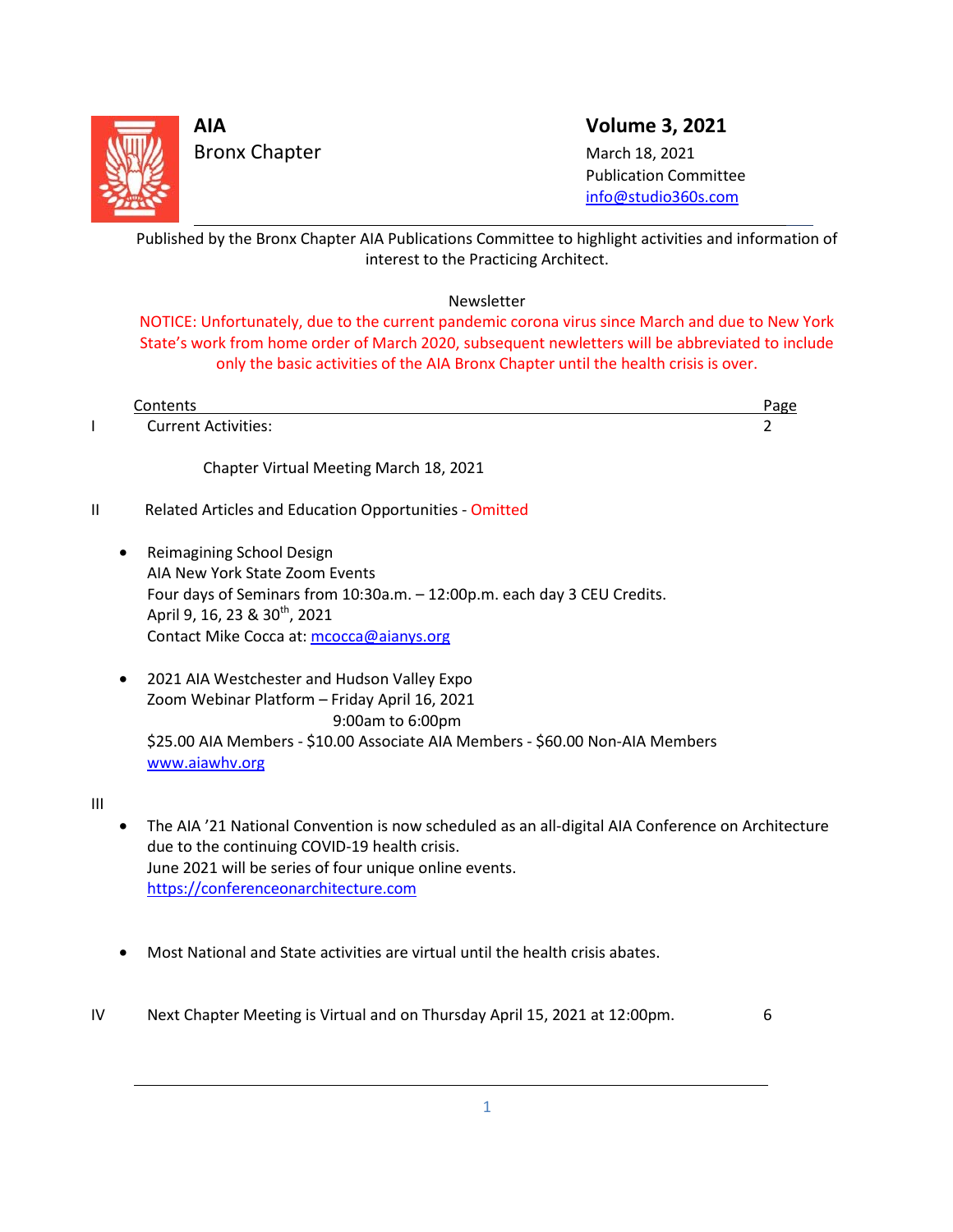### I Current Activities



### March 18, 2021 AIA BRONX CHAPTER MEETING MINUTES

### Meeting began at 6:05pm

Attendees: Bob Esnard Antonio Freda Ken H. Koons, Sr. Michael Burridge Robert Markisz **AIA New York State** Soany K. Marquez Julian Misiurski Bryan Zelnik Martin Zelnik

Orgha Bhattacharjee **Joey Feldman, CEDIA Member** Guest Ofe Clarke **Design Engineer and Technology Educator** Design Engineer and Technology Educator Sara Djazayeri **RAPSI, A/V Consultants** 

Ken A. Koons, Jr. **Example 20 Intervals** 2. All Director of Government Affairs

### Agenda / Discussion:

1. Seminar:

The seminar on "Balancing Technology and Design" was presented by Joey Feldman of RAPSI A/V Consultants. The presentation highlighted the:

- Types of systems technology integrators can create.
- Systems integration and how they can benefit the homeowner.
- Typical process for specifying technology is a project.
- Search to find a reputable integrator to work with.

Joey started the presentation outlining the advantages of integrating an audio/visual (A/V) system by balancing technology and design. When A/V system is installed it can combine; music, video distribution, TV, media/theatre rooms, lighting, window treatments, as well as miscellaneous electrically controlled building systems such as, heating and ventilating, window shades, security systems and garage doors. Technology is best when it disappears. Joey illustrated installed A/V Systems with invisible ceiling speakers, lighting, and security cameras. He also showed how wall treatments with TV installed behind screens or in wall/ceiling pockets with motorized lifts. Each A/V system is designed to be a seamless extension of space.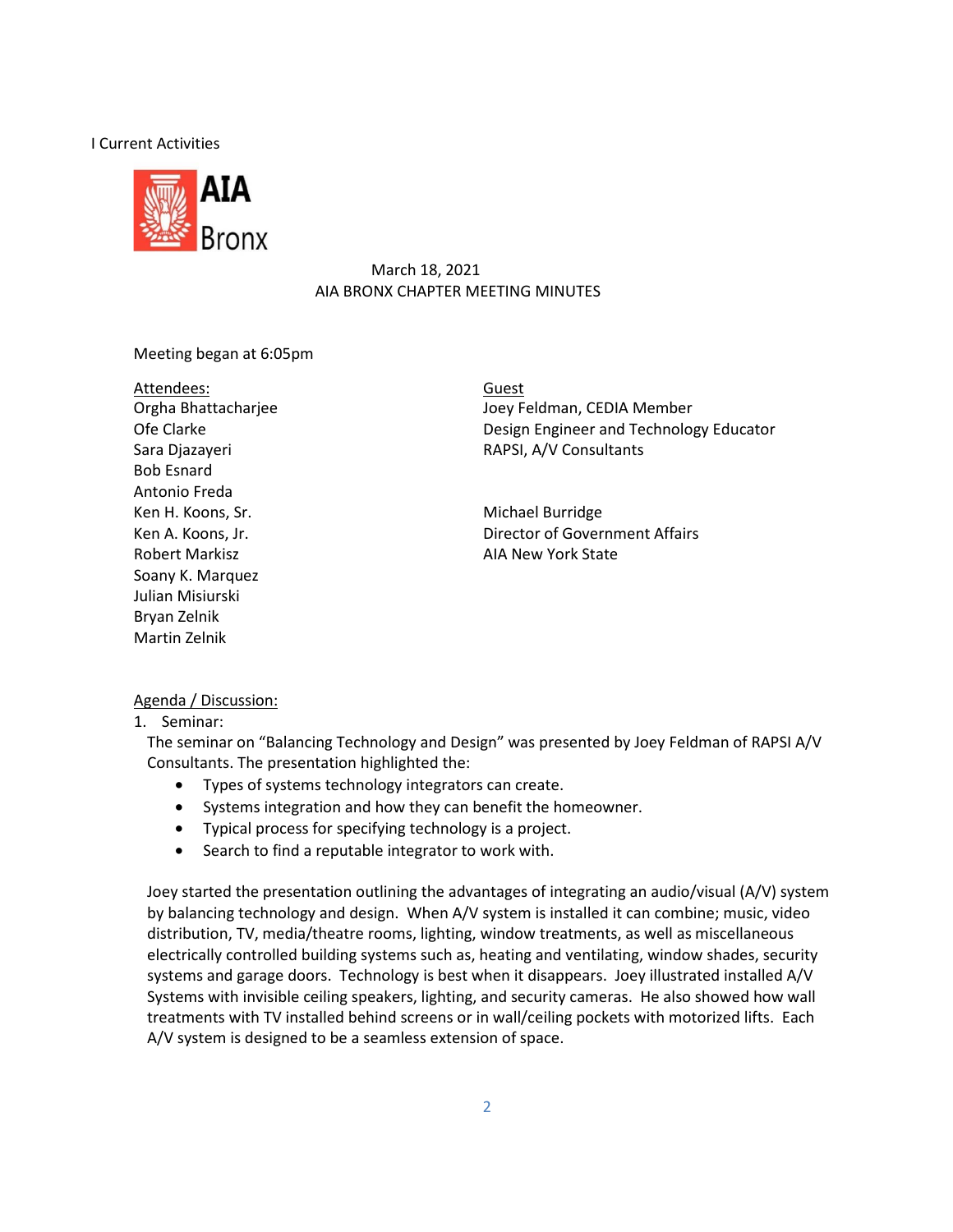The potential of utilizing media so that spaces could have A/V components accessible and hidden, allowing a multi-purpose room or living room, to be efficiently turned into a theatre or a projection space quickly, while minimizing the use of floor space. One of the features of integrated A/V systems is to install the controls of lighting, heating, and ventilating, operable window shades and phone systems to prevent the wall keypads, Apps, and switchs to become "wall acne". This is possible if advance planning, design philosophy and project selection is coordinated with A/V systems, as part of the original building program and scope. The various A/V elements ideally should be included in all stages of the schematic, design/construction, and implementation of a project.

The seminar concluded by indicating the different tasks an A/V consultant provides in installing the A/V system. Joey used the chart below to illustrate the various responsibilities of a Contractors installation on the left with an  $A/V$  integrator responsibility to integrate the elements of a  $A/V$ system.



Joey argued that by adding an A/V integrator professional you make the development, design, and construction more efficient. It will also save physical space for the project and be time and cost effective, in producing a more aesthetic and functional physical product. As he ended the presentation, he answered questions and offered to assist directly in any specific project to; specify, select, design, and construct a fully integrated A/V system. This seminar was well presented, professional and informative for Chapter members. His contact information is:

Joey Feldman Rapsi Consultants LLC Cell: 347-907-1803 Email[: jfeldman@rpsi-co.com](mailto:jfeldman@rpsi-co.com)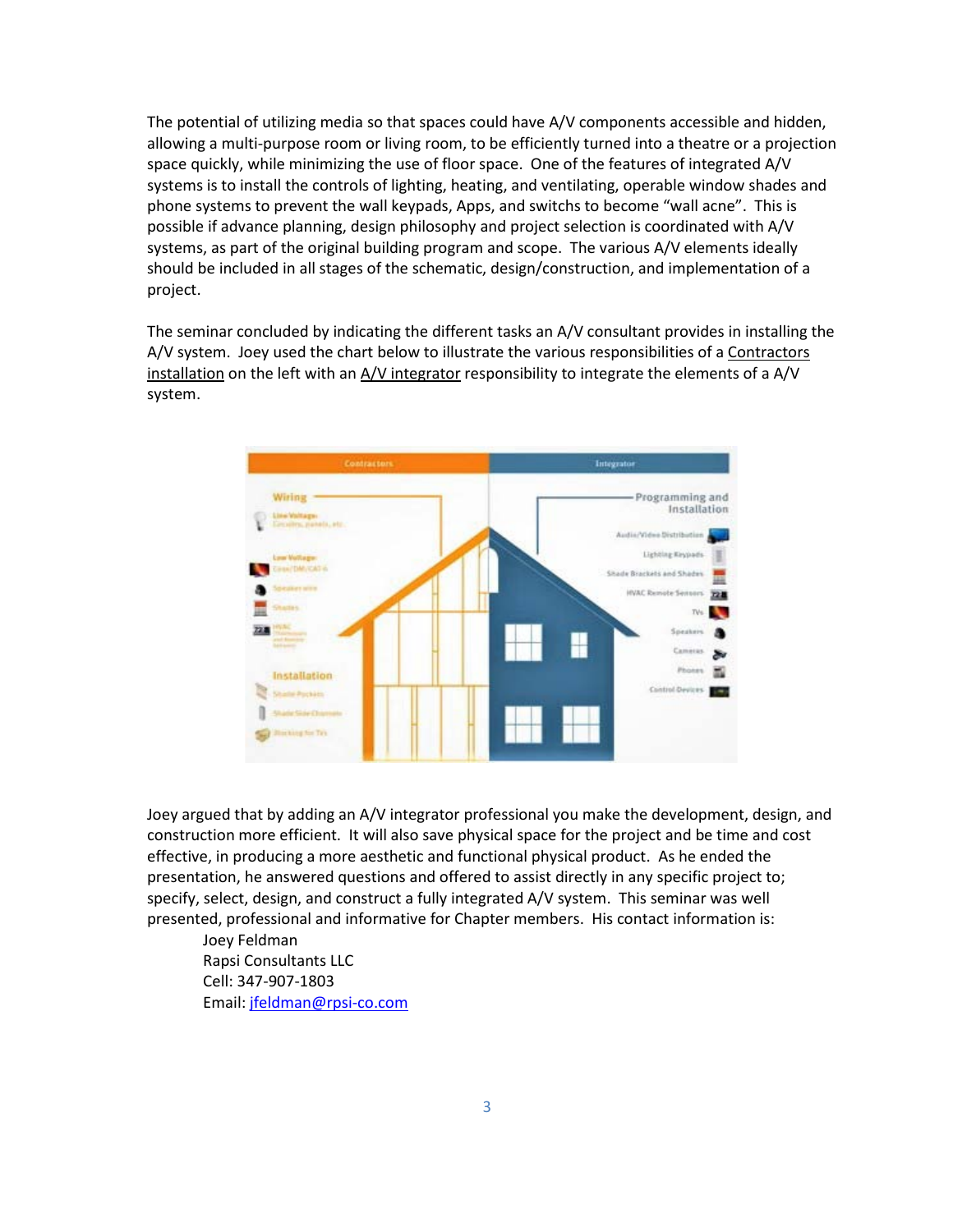2. Adoption of February minutes:

The Minutes of the February 18, 2021 were attached to February's meeting notice for members to review. Marty Zelnik made a motion to approve, the motion was seconded by Julian Misiurski, and the February minutes were then unanimously approved.

3. Discussion of next meeting dates and of all "Virtual" Meetings:

At the February meeting it was suggested by Marty Zelnik, that all future virtual meetings should take place in the evening which will make it easier for more members to attend. The policy of alternating monthly meetings, between a 12:00pm day meeting and a 6:00pm evening meeting, has worked for in-person meetings with different members attending each alternate meeting. However, it was pointed out that the virtual meetings had the same alternating members attend as did in the in-person meetings. After a short discussion, it was unanimously agreed, that as the virtual meetings had successful attendance, it was decided not to modify the practice and the Chapter would continue the alternating meeting schedule. Therefore, the next meeting will be a 12:00pm meeting as originally scheduled.

The future dates until the fall are:

| April 15, 2021     | 12:00pm            |
|--------------------|--------------------|
| May 27, 2021       | 6:00 <sub>pm</sub> |
| June 17, 2021      | 12:00pm            |
| September 23, 2021 | 6:00 <sub>pm</sub> |

- 4. Chapter Committees:
	- Education

Sara Djazayeri, Ofe Clarke and Soany Markisz of the Education Committee had a very successful Virtual Program in early March. The Committee's original Outreach Program, due to the Covid-19 issue, was transformed into an all "Virtual Event" by the Committee. There were 30 Middle School Bronx students from P.S. 86, that participated with Committee members along with the assistance of staff from Beyer Blinder and Bell Architects and Planners LLP. Also, Soany Marquez developed a video and Ofe Clark put together gifts and drawing materials for the students use. Although it was well received by the school and students, due to Covid-19, not all parents submitted parental consent forms. Unfortunately, the video of the event could not be used and/or published until all consent paperwork is completed. The Chapter members applauded Sara and the Education Committee's efforts with the hope of expanding and publicizing this Community Education activity to benefit children learning about architecture and architects.

• Bronx Blueprint:

Ofe Clarke indicated that the Bronx Blueprint Committee was still finalizing specific ideas; some of which had been discussed previously and other ideas which will represent new directions for the Chapter to try. She indicated that Bill Davis has been coordinating this effort and wanted to review proposed specific concepts with the new Chapter President and the full Blueprint Committee. She also thought that the Chapters Education Outreach Program was a similar important goal of the Blueprint Committee as well. The other major direction of the Committee was to develop a Mentoring Program for the younger members of the Chapter. The Committee is hoping to report their suggested program at a future meeting.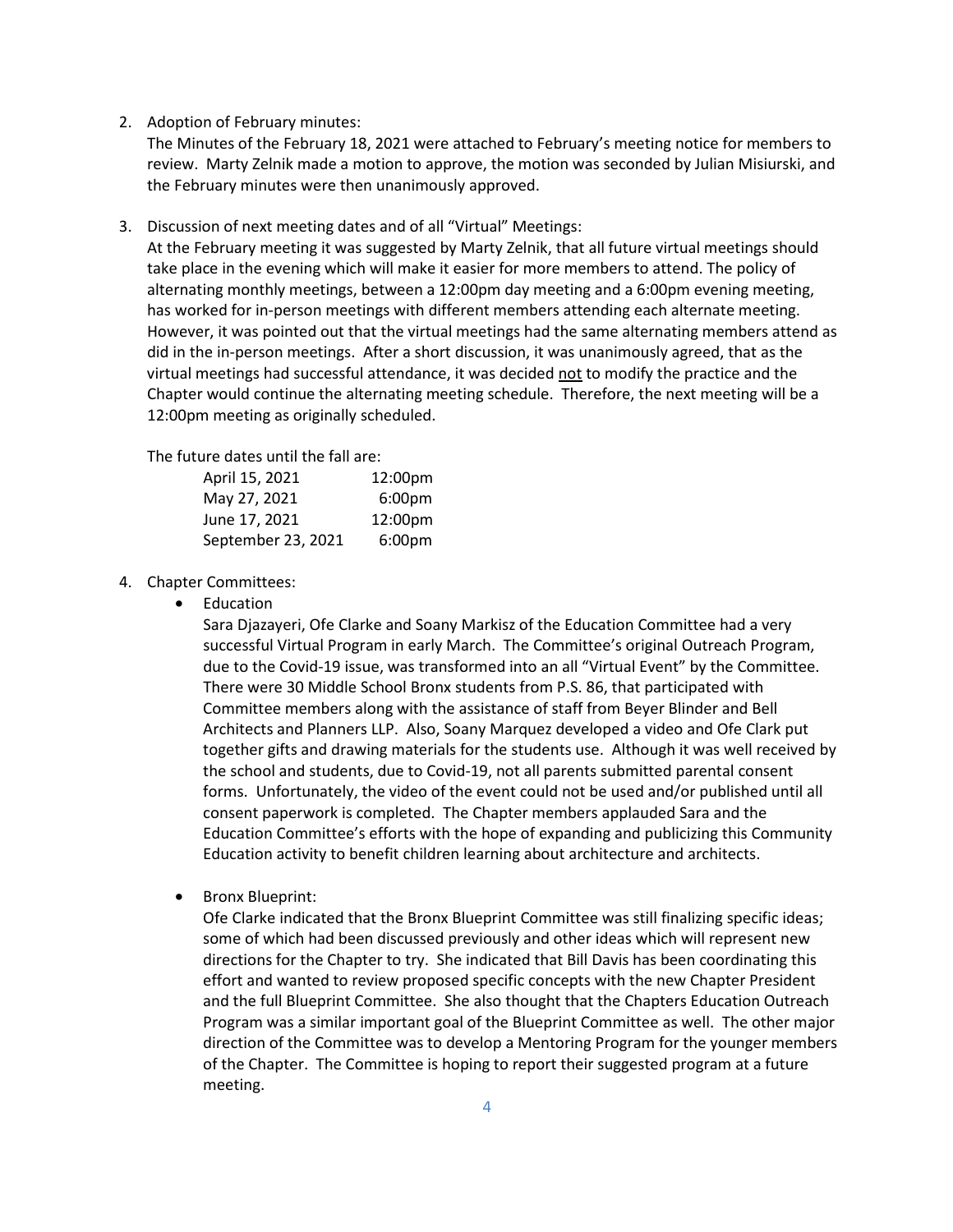• Budget:

The Chapter Treasurer Ken Koons, Jr. and Ken Koons, Sr, a member of the Audit Committee, presented a proposed 2021 Budget, copied as **Appendix I**, for the Chapter discussion and adoption. The 2021 proposed budget was shown to the meeting members on the meeting's zoom screen with Ken Koons Sr. reviewing the expenses and income. A question was raised if the Chapter Zoom costs were included in the budget. Ken explained that the total expenses listed are conservatively projected and the "Web Site" and "Membership Outreach" items included the internet, zoom and all website costs. The amounts will be adequate to cover purchasing an account for officers to hold Zoom and Committee meetings as well as, purchase future internet domain names and any Cloud or other communication/publicity operating costs.

After a short discussion, Julian Misiurski made a motion and Sara Djazayeri seconded the motion and the AIA Bronx Chapter 2021 Budget was adopted unanimously.

• Cloud for Chapter Documents:

Josette Matthew had communicated with the Chapter Secretary that she has not finished her work in implementing the Cloud; she is in the process of organizing the Chapter documents into the initiated filing system. She is hopeful to implement in the near future allowing for Chapter members use.

5. New York City – DOB:

Tony Freda reviewed the issues with DOB and the problems created by the startup of the "DOB NOW" system processing most of DOB's interactions with the construction industry. The inability to directly communicate with personnel at DOB continues to be a critical problem. This "nonhuman" interaction cost significant delays at all levels of project approval/implementation. Currently, the construction industry has a lot of issues that COVID-19's virus combined with DOB's implementation of the new "format" combined with total "computer" interaction significantly magnify all problems, all becoming very hard to resolve. Tony has recommended that the five New York City AIA Chapters coordinate and work with the Architect's Counsel of NYC, Inc. The goal will be requesting meeting(s) to review specific problems and to correct the DOB "communication" issue for applicant architects.

6. New Business:

Approximately two weeks ago Michael Burridge, Director of Government Affairs for AIA New York State requested time to make a presentation to the Chapter concerning Bronx Chapter Advocacy. Sara Djazayeri the Chapter President, due to the urgency of Mr. Burridge's request, agreed to add Mr. Burridge to the March meeting agenda under New Business.

After being introduced, Michael made a brief statement indicating that the Bronx Chapter currently is not actively working with the NYS Legislators the way it presently works with the City Government officials and the City's elected Councilmen. He emphasized the importance of having Bronx Architects getting involved in the Legislative session this year (and hopefully each year). The session annually takes place from spring through the beginning of summer. During those months Legislation gets debated, laws created and passed affecting all aspects of the practice of architecture. In addition, the City's local laws and regulations are regularly affected by what the State Legislators do.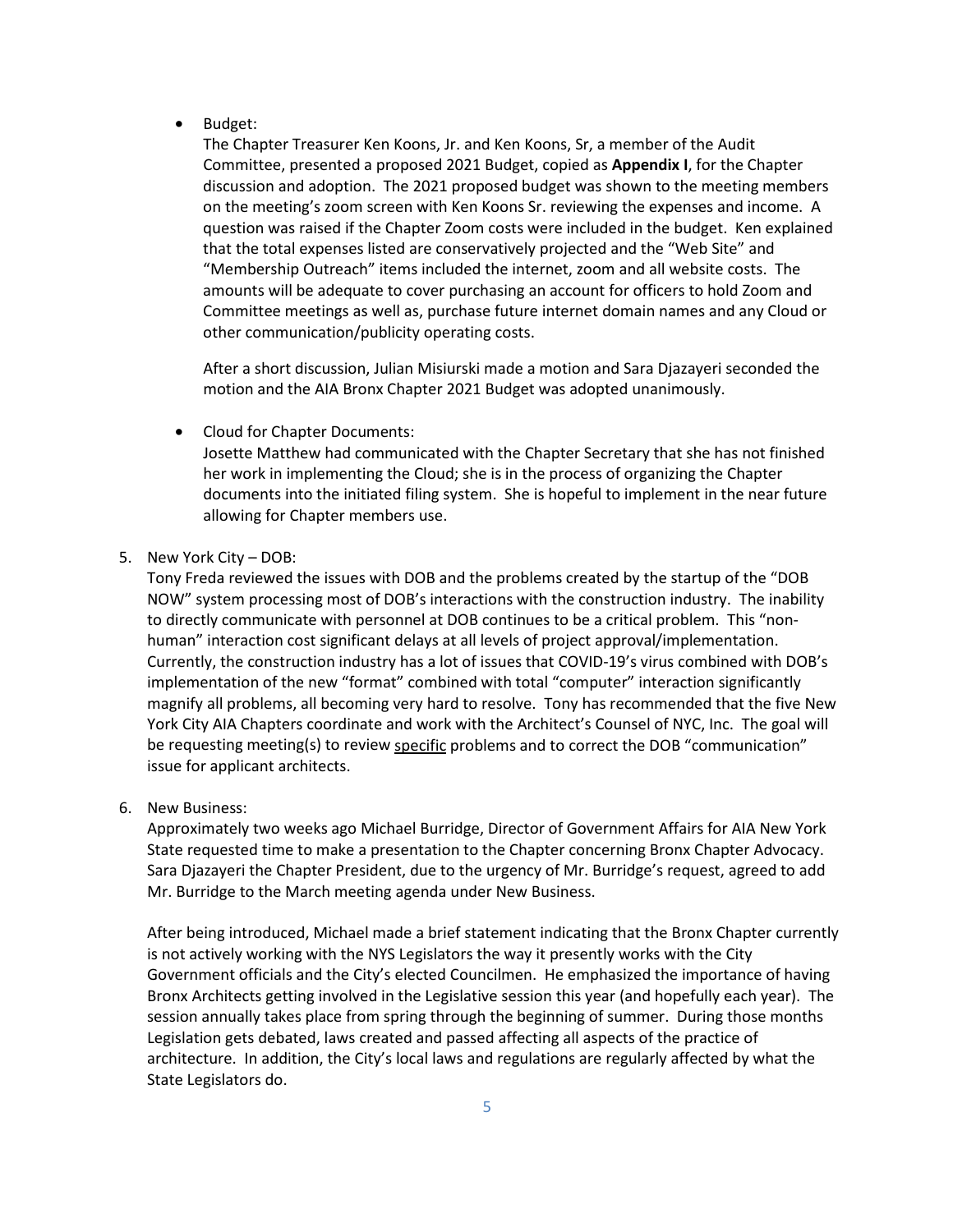Michael has tried with members of the State AIA staff to meet this year with each New York State Chapter to review an Advocacy Agenda. His hope is to encourage individual/Chapter members who know legislators or live in specific legislative districts, to interact not only formally in Albany but to meet with specific local legislators in their community offices. He pointed out that there are several very important Bronx elected state officials who are critical to passing most NYS Legislation. He included Carl Heastie the Speaker of the Assembly, Michael Benedetto, and Jeffrey Dinowitz, as well as three Bronx members of the Senate; Gustavo Rivera, Alessandra Biaggi and Gamaal Bailey who are very active and on significant committees. They can be very helpful to solve or complicate problems affecting the construction industry and architects.

Michael's point was for the Chapter to have a specific Bronx Advocacy Strategy Plan to help ourselves, and the Bronx. He volunteered to assist in general terms by working to advocate for Bronx Architects and Construction related issues that the State, AIA, and the staff can help with. He had drafted a "Proposed AIA Bronx, 2021 Advocacy Strategy Plan, attached as **Appendix II**, for Chapter to consider and use as a guide over the next few months to be part of the legislative debate.

The meeting was adjourned at 8:07pm.

IV. Next Meeting:

As the health crisis unfortunately continues and the meeting venue at Artie's Restaurant is only open for outdoor dining. The next meeting will again be a Virtual meeting on:

**Thursday April 15, 2021 at 12:00PM**

**Appendix I**

**AIA Bronx Chapter 2021 Budget** 

**Appendix II**

**AIA Bronx 2021 Advocacy Strategy Plan**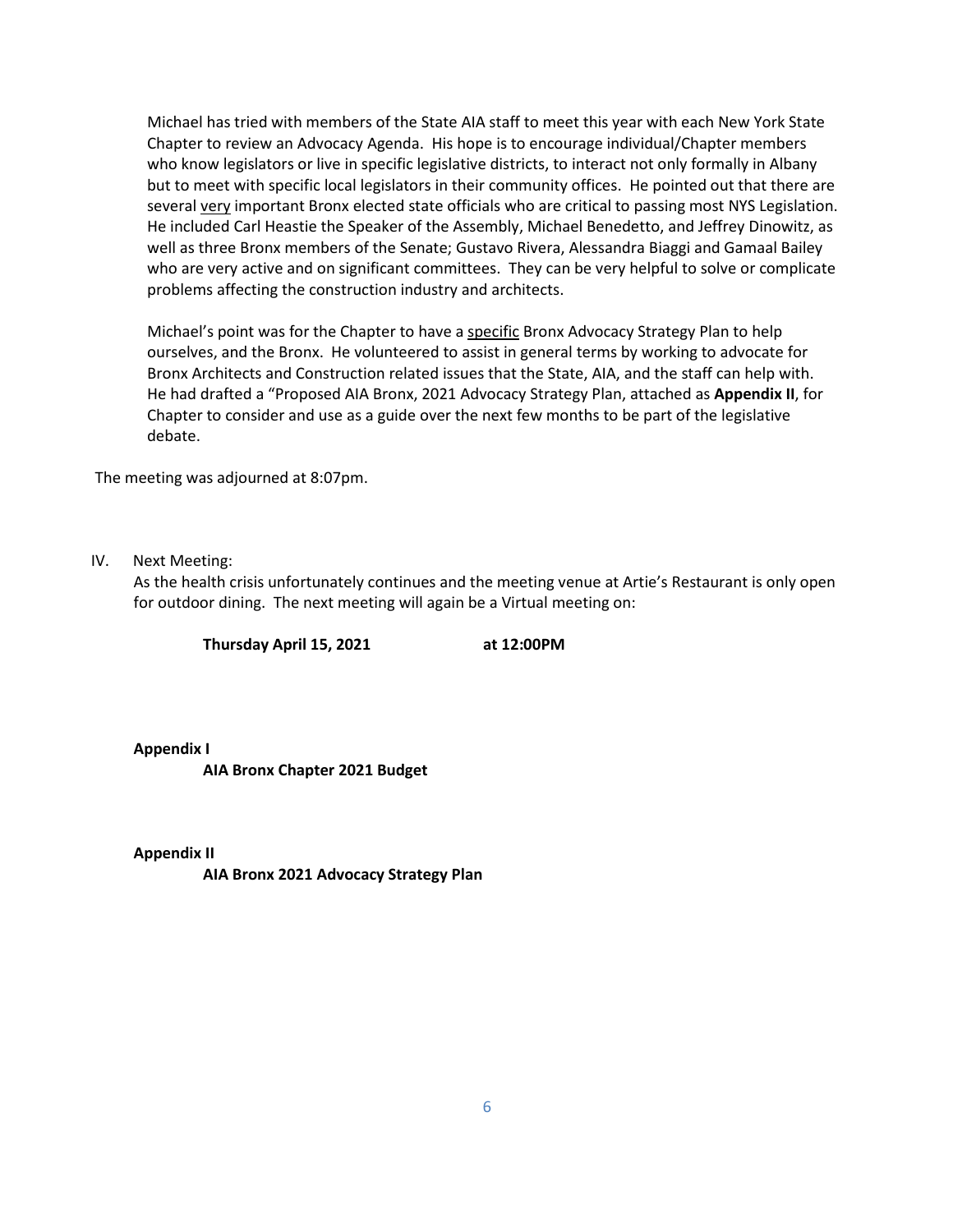# **Appendix I**

# **AIA Bronx Chapter 2021 Budget**

**January 2021**

### **AMERICAN INSTITUTE OF ARCHITECTS**

### **BRONX CHAPTER**

### **PROJECTED BUDGET FOR THE YEAR 2021**

**EXPENSES**

| <b>MFFTING VENUE</b>                                  | \$3000 |          |
|-------------------------------------------------------|--------|----------|
| <b>INSURANCE</b>                                      | 2000   |          |
| <b>WEB SITE</b>                                       | 350    |          |
| <b>EXPENSES FOR OFFICERS TO</b><br>ATTEND CONVENTION. | 700    |          |
| AIA COMPLIANCE CONSULTANT.                            | 1500   |          |
| <b>ARCHITECTS COUNCIL.</b>                            | 400    |          |
| HUDSON VALLEY ASSOCIATION.                            | 750    |          |
| AWARDS PROGRAM.                                       | 1500   |          |
| LEGAL.                                                | 4000   |          |
| MEMBERSHIP OUTREACH.                                  | 400    |          |
| ACCOUNTING.<br><b>TOTAL PROJECTED EXPENSES.</b>       | 400    | \$15,000 |
| <b>PROJECTED INCOME BASED ON</b><br><b>YEAR 2019.</b> |        | \$17,000 |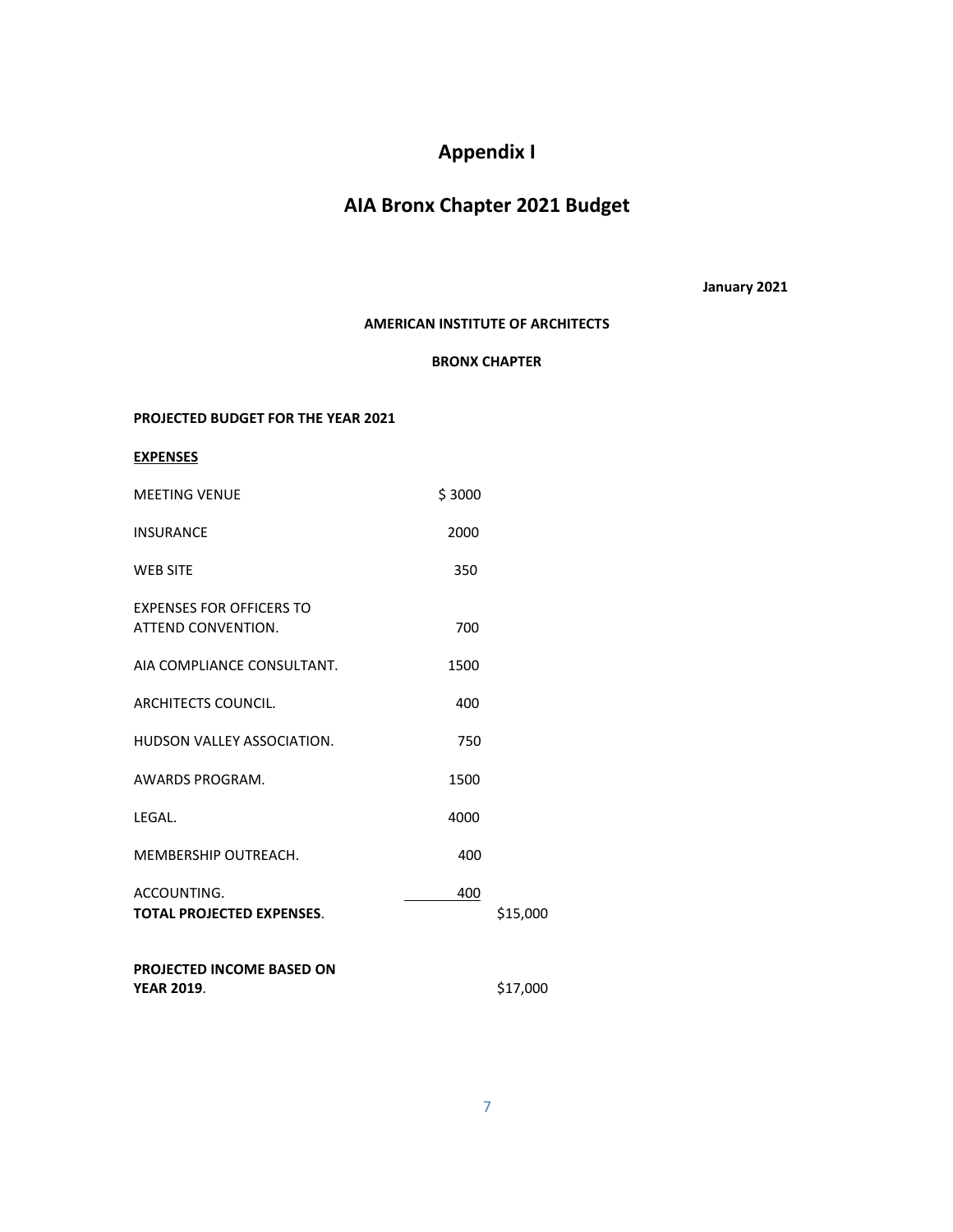# **Appendix II**

# **AIA Bronx 2021 Advocacy Strategy Plan**

**Goal-** The creation, development, and execution of a plan to initiate a series of Local Advocacy Days which employ consistent messaging around policy priorities, while providing an opportunity for members to connect with their legislators and establish themselves as a resource.

**Benefits-** A planned approach in the development of legislative relationships will help the local component satisfy its advocacy obligations under the AIA accreditation process and build long-term grassroots advocacy capacity. Further, the development of these relationships will assist the organization in its pursuit to achieve legislative and policy goals.

| <b>Date</b>       | Event                                       |
|-------------------|---------------------------------------------|
| Dec 2020-Jan 2021 | <b>Local Component Advocacy Assessments</b> |
| January 2021      | Development of Advocacy Strategy Plan       |
| February 2021     | <b>Advocacy Training Session(s)</b>         |
| March 2021        | Preparation for Local Advocacy Days         |
| April 2021        | Local Advocacy Month                        |
| May 2021          | Architects in Albany Advocacy Day           |
| <b>July 2021</b>  | Review of Efforts and Feedback              |
| <b>Fall 2021</b>  | Touchbase Meeting and Goals for 2022        |

### **Proposed Timeline-**

**Constituent Targeting-** A list of AIA members who are constituents of priority legislators will be provided to the local component. Local components should review the lists and identify members who have served on their board or know in some capacity. Once identified, coordinated outreach will be performed to help recruit these members for future local advocacy events targeting their legislator(s).

**Training & Preparation -** AIANYS will schedule training sessions to help prepare local component advocates for in-district meetings with State legislators. The first session will encompass all the volunteer advocates from each local component and will touch upon the following areas:

- Overview of the available advocacy resources
- Ethical considerations for public policymaker interactions
- Expectations for being an AIANYS advocate
- Overview of the AIA Public Policies and Positions Statements
- Summary of AIANYS legislative and policy priorities

The second training session will be specific to the local component region and will be used as preparation for specific meetings to review talking points, answer questions, and discuss tactics. These sessions will cover: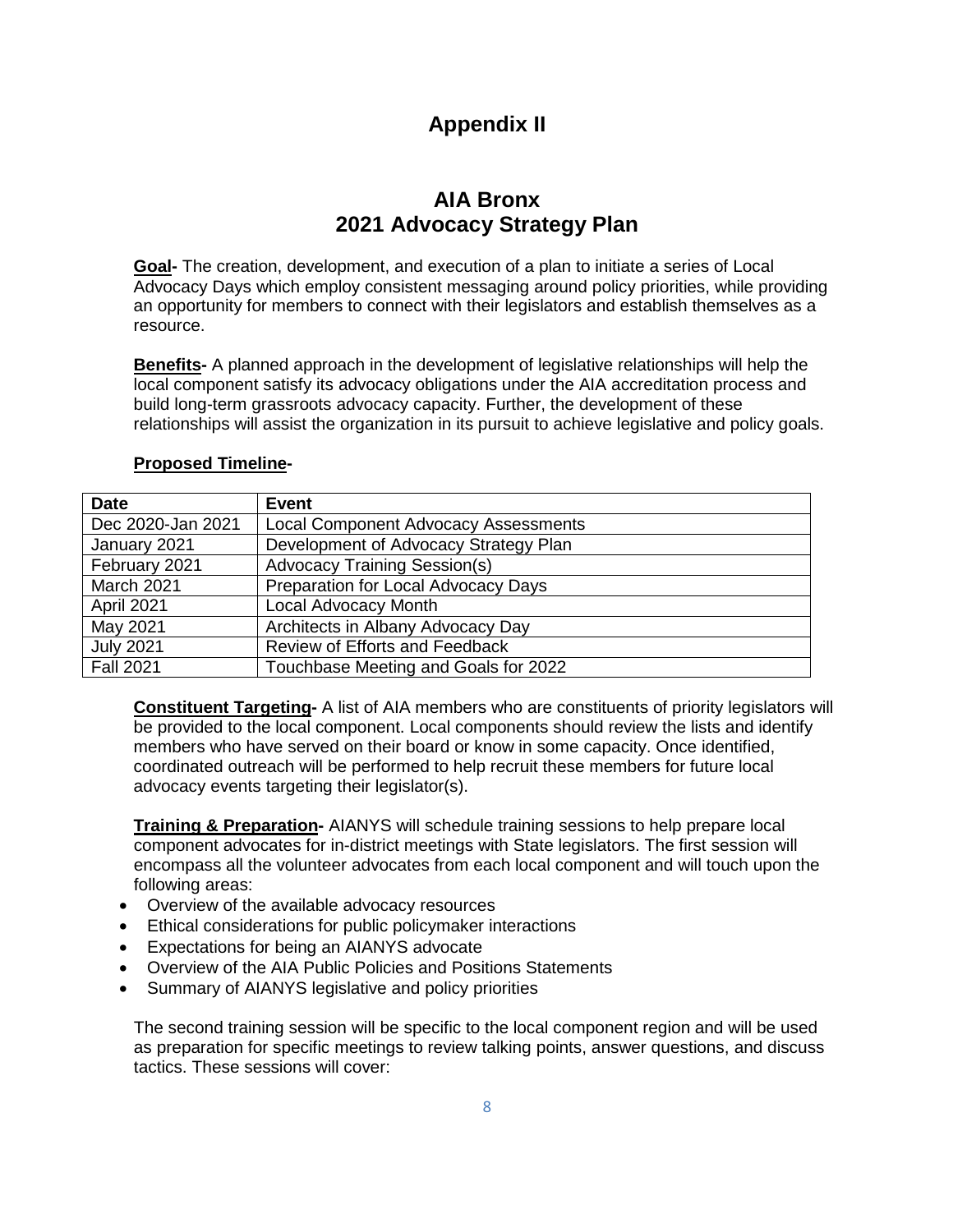- Review of the state/local issues to be discussed
- Talking points for priority legislation
- A mock session Q&A
- Information on the legislative target(s) and their importance to success
- Desired outcomes

**Toolkit Development-** AIANYS will develop a comprehensive advocacy toolkit which will include several elements:

*Policy Briefs-* AIANYS will develop briefs around major policy and legislative priorities. These briefs will be based on current positions AIANYS has taken on bills introduced in the Legislature and/or highlight where AIA stands on various issues of interest to the profession. Briefs will be structured to include:

- The AIANYS position
- The bill number(s)
- Names of prime and co-sponsors in both houses of the legislature
- The expected path the bill must take for full passage
- The proposed cost of the bill if known
- A list of known proponents and opponents
- Counterpoints to views in opposition of the AIANYS position

**Targeting & Power Mapping-** Visualizing the connections needed to make inroads with a legislator is an important component of the toolkit. This tool may be reserved for high priority targets, as their development is labor-intensive and should be employed on a case-by-case basis. This tool will require collaboration with local components to help recruit constituents of a legislative target—especially constituents with an established connection to the target.

*Legislator Profiles-* Information on targeted legislators is essential for advocates to be wellpositioned for a successful meeting. Legislator profiles will help advocates make connections with legislators by providing an understanding of their priorities and background.

*Online Advocacy Repository-* The creation of an online repository on the AIANYS website will be essential to the success of a dynamic and accessible advocacy toolkit.

### **Priority Legislative Target Dashboard-**

### **NYS ASSEMBLY**

| <b>Name</b>              | <b>Party</b> | <b>Committees of Interest</b>                |
|--------------------------|--------------|----------------------------------------------|
| <b>Carl Heastie</b>      | D            | <b>Rules</b>                                 |
| <b>Michael Benedetto</b> | D            | Education, Rules, Ways & Means               |
| Jeffrey Dinowitz         | D            | Codes, Rules, Ways & Means                   |
| Victor Pichardo          | D            | <b>Higher Education; Housing</b>             |
| Latoya Joyner            | D            | Education; Housing; Ways & Means, Labor      |
| Chantel Jackson          | D            | <b>Education</b> ; Cities                    |
| Amanda Septimo           | D            | <b>Education; Environmental Conservation</b> |

### **NYS SENATE**

| Name           | Party | <b>Committees of Interest</b>      |
|----------------|-------|------------------------------------|
| Gustavo Rivera |       | Higher Education; Housing; Finance |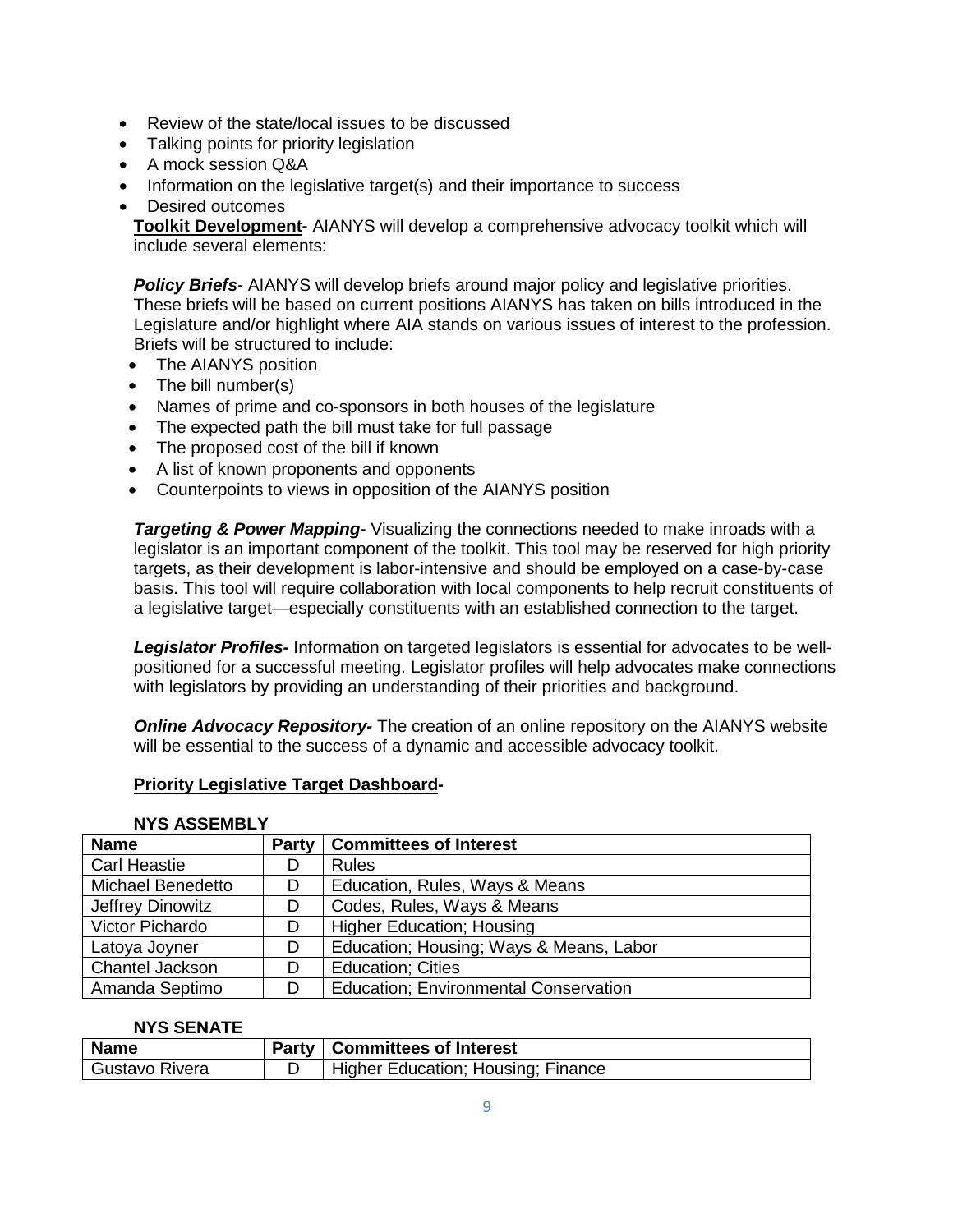| Alessandra Biaggi | Government Operations; Judiciary; Rules |
|-------------------|-----------------------------------------|
| Jamaal Bailev     | Judiciary; Finance; Codes; Rules        |

**2021 Legislative Target Goal:** To hold meetings with at least half of the legislative targets, with a particular emphasis on Majority members (D) and those serving on the Higher Education Committee and Education Committee in each house.

# **Carl Heastie (D)—Assembly District 83**

| <b>Albany Office</b>                                | <b>District Office</b>                                             |
|-----------------------------------------------------|--------------------------------------------------------------------|
| 932 LOB<br>Albany, New York 12248<br>(518) 455-3791 | 1446 East Gun Hill Road<br>Bronx, New York 10469<br>(718) 654-6539 |
| <b>Counties</b>                                     | <b>Committees</b>                                                  |
| <b>Bronx</b>                                        | <b>Rules -- Chair</b>                                              |

**Year Elected-** 2000

**Previous Occupations-** Budget Analyst, NYC Comptroller's Office.

**Education/Personal Info-** B.A. in Applied Mathematics from SUNY Stony Brook/M.A. in Business Administration from Baruch College of CUNY.

**Priorities-** Affordable housing, criminal justice reform, workforce readiness, M/WBE development, sustainability, environmental protection and justice, funding public schools, college affordability, social justice, and workers' rights.

### **Bills of Interest-** N/A

#### **District Demographics -**

Population: 126,406 White: 3% Black: 72% Hispanic: 21% Asian: 2% Other: 2%

**Priority Status (HIGH)-** Assemblyman Heastie has been the Speaker of the NYS Assembly since 2015, overseeing a rapidly changing legislative body which is younger and more diverse. Speaker Heastie is perceived by both Democrats and Republicans in the Assembly as being more transparent and collaborative than his predecessors.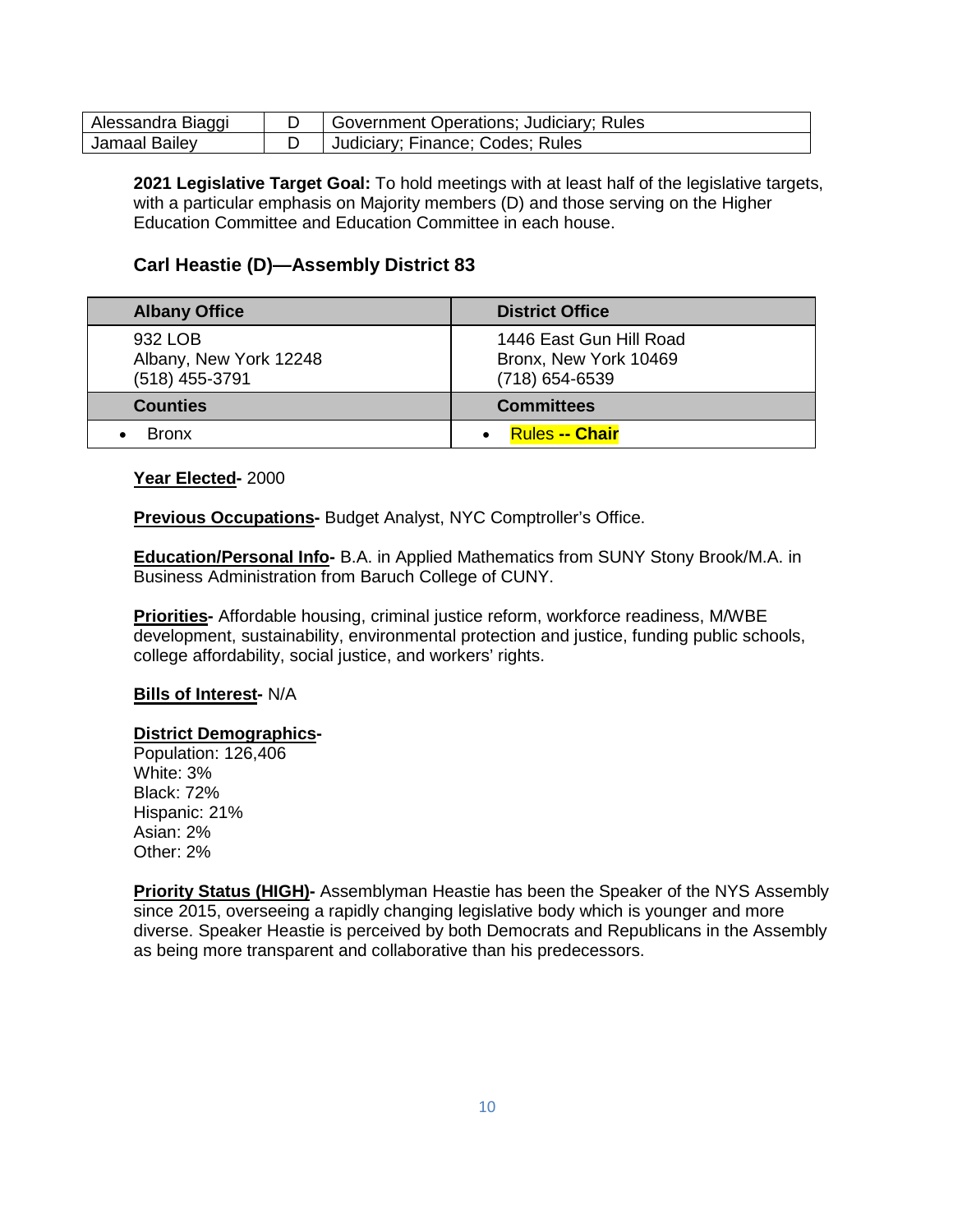# **Michael Benedetto (D)—Assembly District 82**

| <b>Albany Office</b>                                  | <b>District Office</b>                                                           |
|-------------------------------------------------------|----------------------------------------------------------------------------------|
| 836 LOB<br>Albany, New York 12248<br>$(518)$ 455-5296 | 3602 East Tremont Avenue<br>Suite 201<br>Bronx, New York 10465<br>(718) 892-2235 |
| <b>Counties</b>                                       | <b>Committees</b>                                                                |
| <b>Bronx</b>                                          | <b>Education -- Chair</b><br>Labor<br><b>Rules</b><br><b>Ways and Means</b>      |

## **Year Elected-** 2004

**Previous Occupations-** Special Education Teacher/Staff, NYC Council.

**Education/Personal Info-** B.A. in Education and M.A. in Social Studies Education from Iona College.

**Priorities-** Quality education, protecting children, and labor rights.

## **Bills of Interest -**

• A.5180 (Access to High-Speed Broadband for Students); *NO POSITION*

**-**

## **District Demographics**

Population: 126,409

White: 39% Black: 22% Hispanic: 32% Asian: 5% Other: 2%

**Priority Status (HIGH)-** Assemblymember Benedetto serves on several committees relevant to the profession of architecture and the built environment, and serves as chair of the Assembly Education Committee, which is the committee of origin for the Safe Schools by Design Act.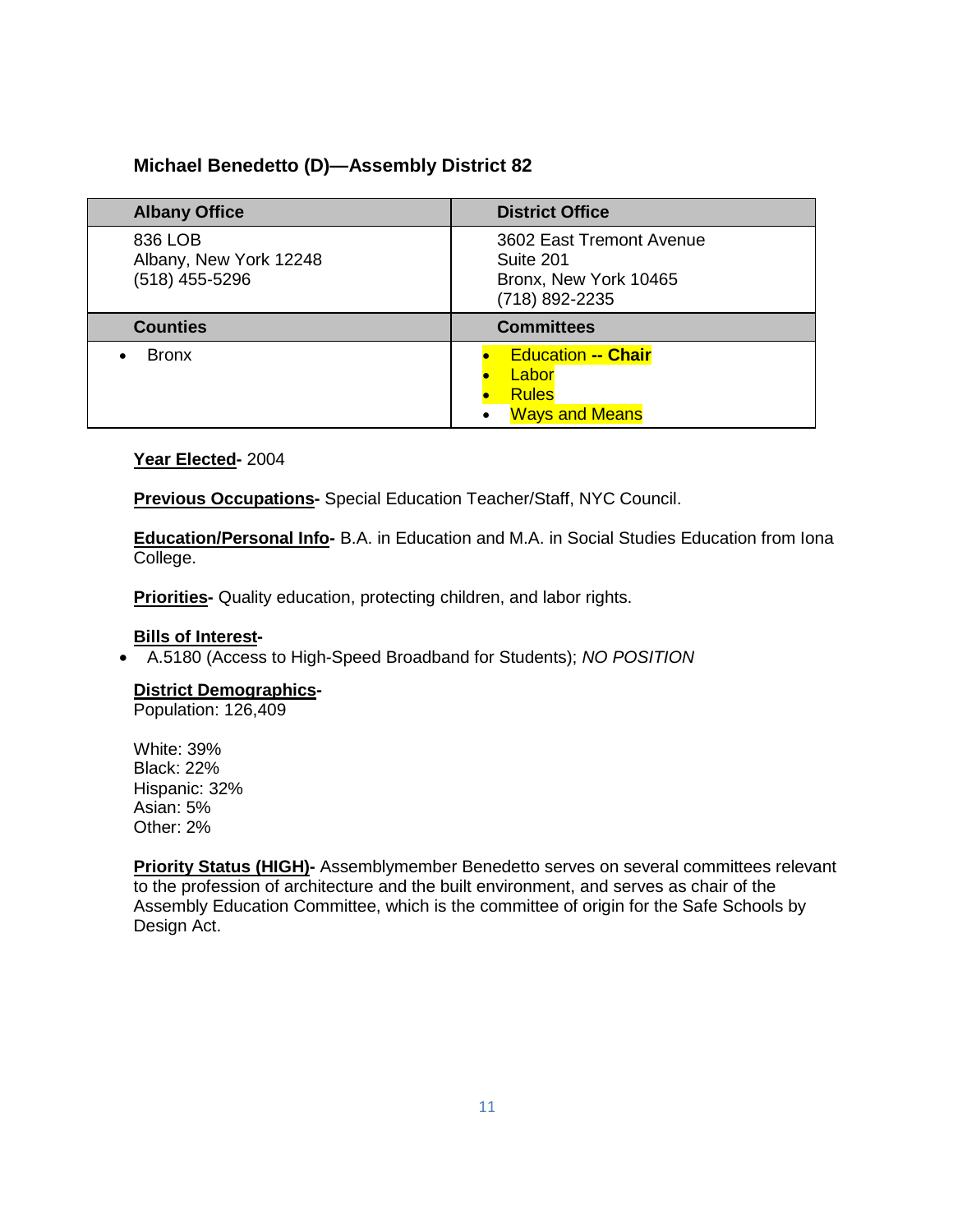# **Jeffrey Dinowitz (D)—Assembly District 81**

| <b>Albany Office</b>                                | <b>District Office</b>                                                                          |
|-----------------------------------------------------|-------------------------------------------------------------------------------------------------|
| 831 LOB<br>Albany, New York 12248<br>(518) 455-5965 | 3107 Kingsbridge Avenue<br>Bronx, New York 10463<br>(718) 796-5345                              |
| <b>Counties</b>                                     | <b>Committees</b>                                                                               |
| <b>Bronx</b>                                        | <b>Codes -- Chair</b><br><b>Election Law</b><br>Health<br><b>Rules</b><br><b>Ways and Means</b> |

### **Year Elected-** 1994

**Previous Occupations**- Administrative Law Judge.

**Education/Personal Info-** B.A from CUNY/J.D. from Brooklyn Law School.

**Priorities-** Serving the community, education funding, government reform, mass transit, and consumer protection.

## **Bills of Interest -**

• A.1513 (Green Roof Tax Credit); *NO POSITION*

#### **District Demographics -**

Population: 126,402

White: 41% Black: 17% Hispanic: 34% Asian: 6% Other: 2%

**Priority Status (MEDIUM)-** Assemblymember Dinowitz is a senior member of the Assembly Majority and serves on a few committees with peripheral impact on the profession of architecture and the built environment.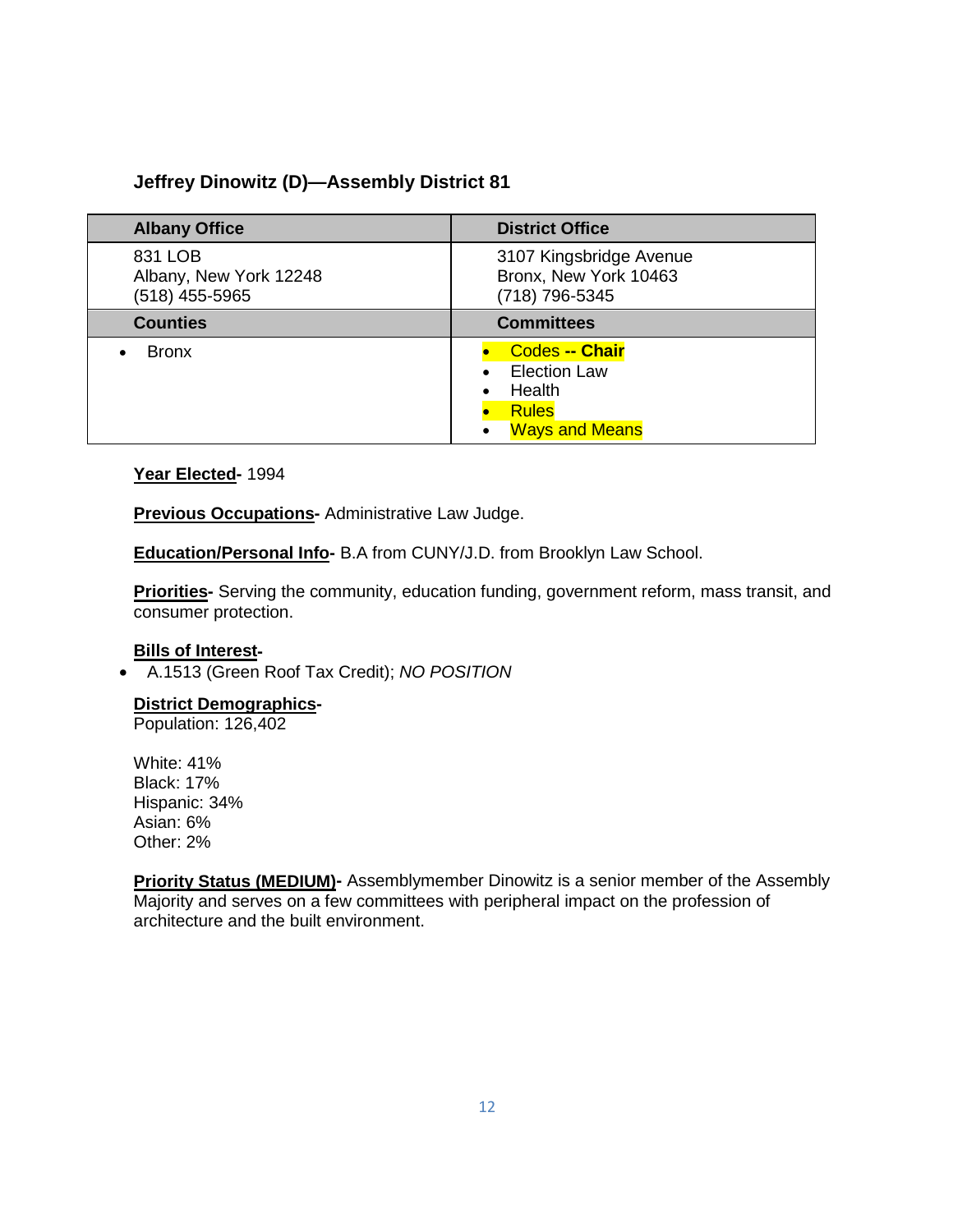# **Victor Pichardo (D)—Assembly District 86**

| <b>Albany Office</b>                                  | <b>District Office</b>                                                                                         |
|-------------------------------------------------------|----------------------------------------------------------------------------------------------------------------|
| 602 LOB<br>Albany, New York 12248<br>$(518)$ 455-5511 | 2175C Jerome Avenue<br>Bronx, New York 10453<br>(718) 933-6909                                                 |
| <b>Counties</b>                                       | <b>Committees</b>                                                                                              |
| <b>Bronx</b>                                          | Banks -- Chair<br><b>Higher Education</b><br><b>Housing</b><br><b>Small Business</b><br><b>Social Services</b> |

## **Year Elected-** 2013

**Previous Occupations-** Staff, U.S. Senator Charles Schumer/Associate Director of Public Relations, Mercy College/Staff, State Senator Gustavo Rivera.

**Education/Personal Info-** B.A. in Communications from the University of Buffalo.

**Priorities-** Affordable housing, government reform, and public service.

## **Bills of Interest -**

- A.2200 (Homeowner Green Infrastructure Tax Credit); *NO POSITION*
- A.5991 (Municipal Bidding Transparency & Accountability); *NO POSITION*

#### **District Demographics -**

Population: 126,426

White: 2% Black: 26% Hispanic: 69% Asian: 2% Other: 1%

**Priority Status (HIGH)-** Assemblymember Pichardo serves on a couple committees with relevance to the profession of architecture and the built environment, including the Higher Education Committee, which is the committee of origin for all legislation germane to the regulation of the licensed professions.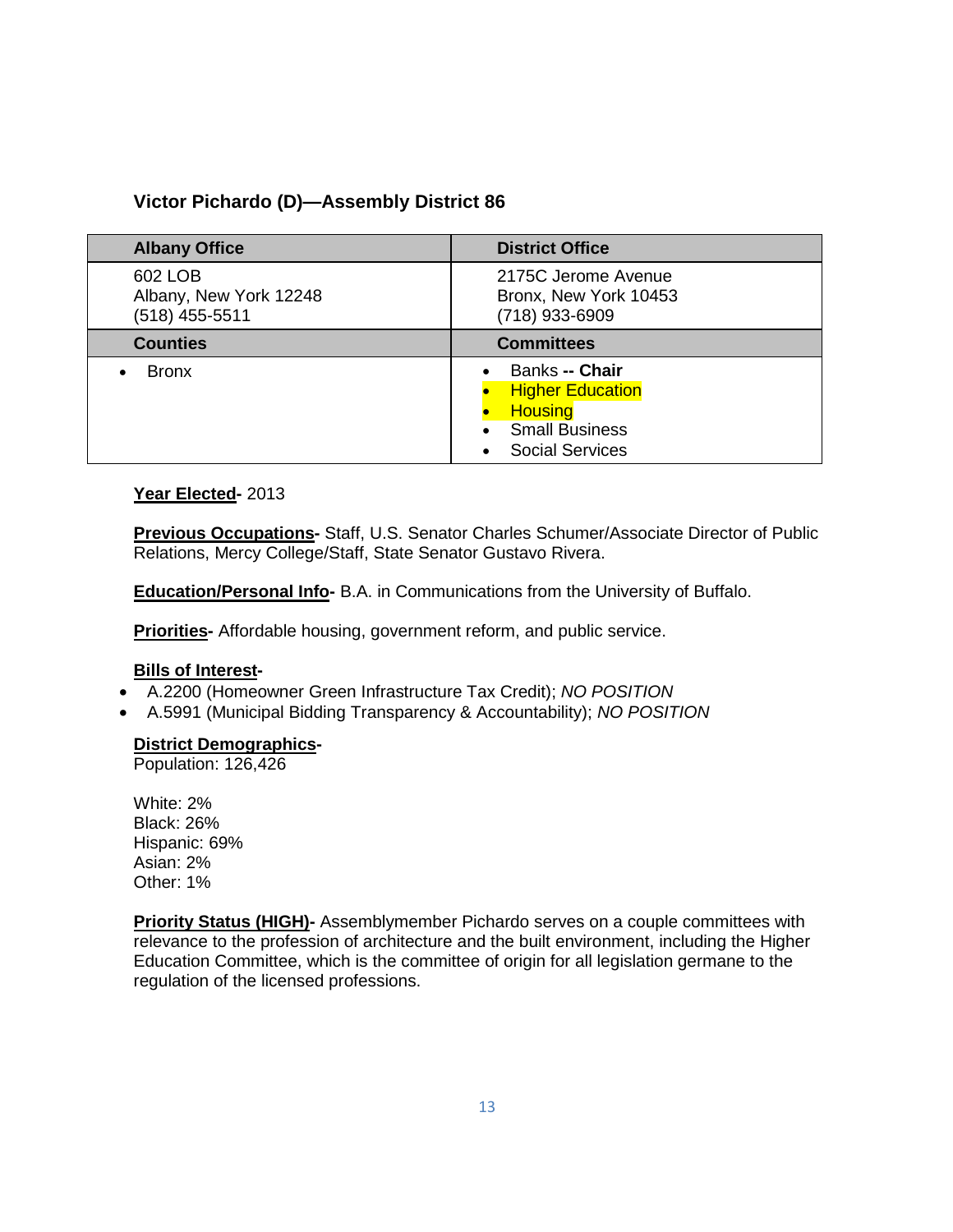# **Latoya Joyner (D)—Assembly District 77**

| <b>Albany Office</b>                                  | <b>District Office</b>                                                                            |
|-------------------------------------------------------|---------------------------------------------------------------------------------------------------|
| 441 LOB<br>Albany, New York 12248<br>$(518)$ 455-5671 | 910 Grand Concourse<br>Suite 1JK<br>Bronx, New York 10451<br>(718) 538-2000                       |
| <b>Counties</b>                                       | <b>Committees</b>                                                                                 |
| <b>Bronx</b>                                          | <b>Education</b><br><b>Housing</b><br>Judiciary<br><b>Labor -- Chair</b><br><b>Ways and Means</b> |

## **Year Elected-** 2014

**Previous Occupations-** Court Attorney, NYS Civil Court/Staff, Assemblymember Aurelia Greene.

**Education/Personal Info-** B.A. from SUNY Stony Brook/J.D. from University of Buffalo Law School.

**Priorities-** Tenant protections, domestic violence, education investment, and civil rights.

**Bills of Interest-** N/A

#### **District Demographics -**

Population: 126,423

White: 2% Black: 36% Hispanic: 60% Asian: 1% Other: 1%

**Priority Status (HIGH)-** Assemblymember Joyner serves on a few committees relevant to the profession of architecture and the built environment, including the Education Committee, which is the committee of origin for the Safe Schools by Design Act.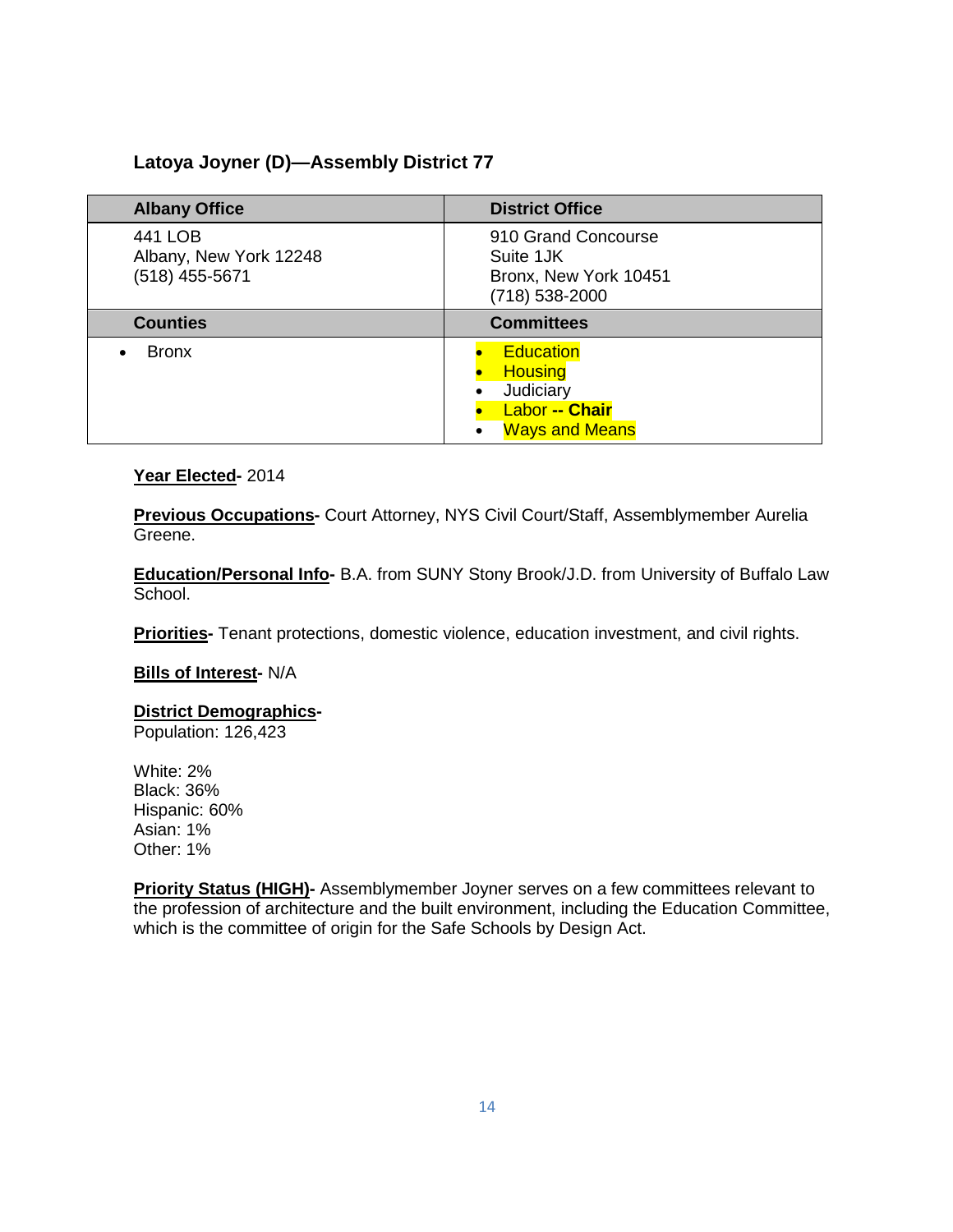# **Chantel Jackson (D)—Assembly District 79**

| <b>Albany Office</b>                                | <b>District Office</b>                                                                                          |
|-----------------------------------------------------|-----------------------------------------------------------------------------------------------------------------|
| 643 LOB<br>Albany, New York 12248<br>(518) 455-5272 | 780 Concourse Village West<br><b>Ground Floor Professional</b><br>Bronx, New York 10451<br>(718) 538-3829       |
| <b>Counties</b>                                     | <b>Committees</b>                                                                                               |
| <b>Bronx</b>                                        | Alcoholism and Drug Abuse<br><b>Cities</b><br><b>Education</b><br><b>Mental Health</b><br><b>Small Business</b> |

### **Year Elected-** 2020

**Previous Occupations-** Licensed Social Worker/Professor/Author.

**Education/Personal Info-** B.A. from the City College of New York/M.A. from Adelphi University.

**Priorities-** Healthy communities, accessible health care, labor rights, and civil rights.

### **Bills of Interest-** N/A

#### **District Demographics -**

Population: 126,433

White: 1% Black: 40% Hispanic: 57% Asian: 1% Other: 1%

**Priority Status (HIGH)-** Assemblymember Jackson is a new member of the Assembly Majority and sits on a couple committee relevant to the profession of architecture and the built environment, including the Education Committee, the committee of origin for the Safe Schools by Design Act.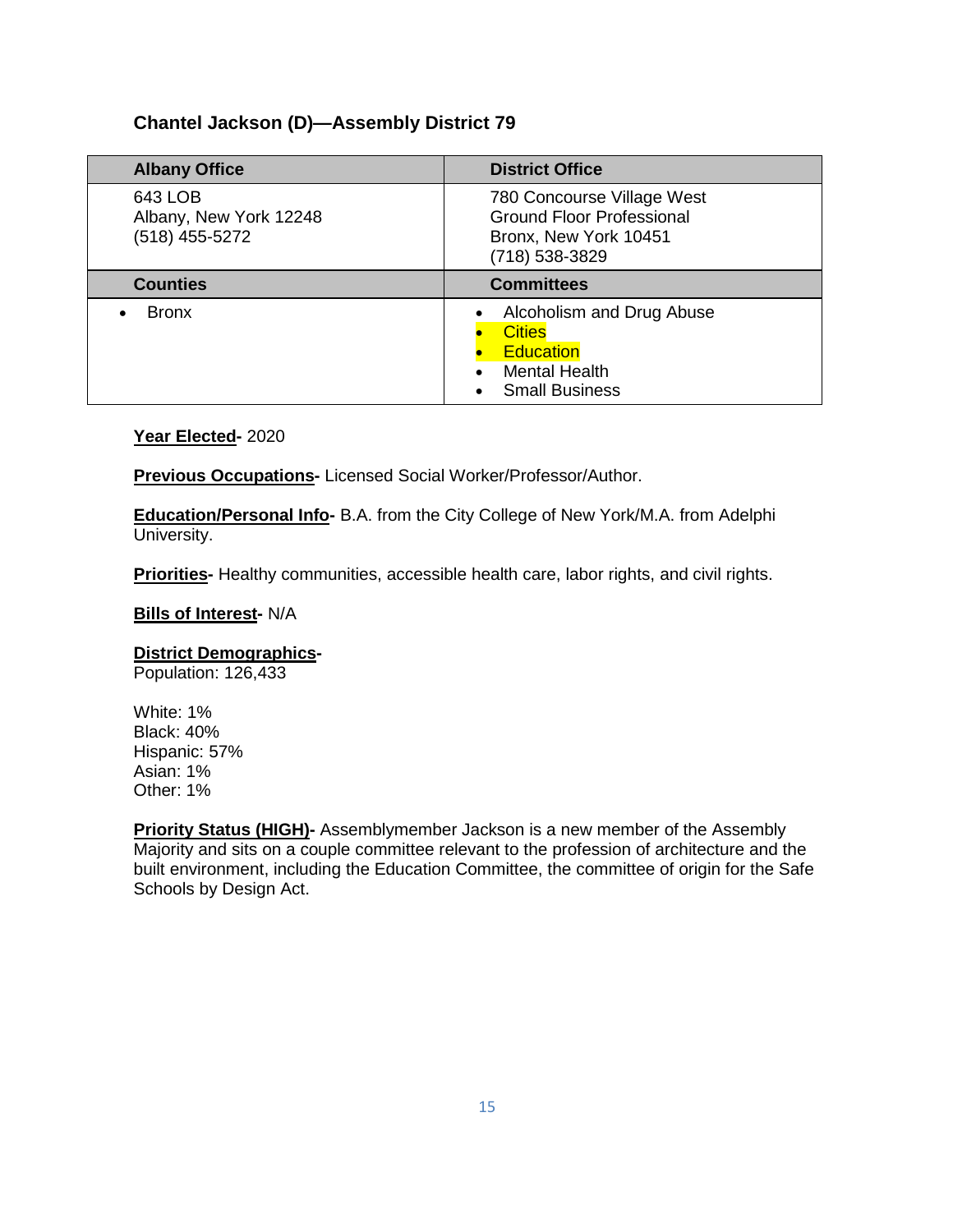# **Amanda Septimo (D)—Assembly District 84**

| <b>Albany Office</b>                                     | <b>District Office</b>                                                                                           |
|----------------------------------------------------------|------------------------------------------------------------------------------------------------------------------|
| <b>LOB</b><br>Albany, New York 12248<br>$(518)$ 455-5402 | 384 East 149th Street<br>Suite 202<br>Bronx, New York 10455<br>(718) 292-2901                                    |
| <b>Counties</b>                                          | <b>Committees</b>                                                                                                |
| <b>Bronx</b>                                             | Agriculture<br><b>Banks</b><br><b>Education</b><br><b>Environmental Conservation</b><br><b>Veterans' Affairs</b> |

### **Year Elected-** 2020

**Previous Occupations-** Staff, Congressman Jose Serrano/Staff, Council of School Supervisors and Administrators.

### **Education/Personal Info-** Vanderbilt University.

**Priorities-** Social justice, criminal justice reform, environmental justice, quality education, and volunteerism.

### **Bills of Interest-** N/A

**District Demographics -**

Population: 126,411

White: 2% Black: 24% Hispanic: 72% Asian: 1% Other: 1%

**Priority Status (HIGH)-** Assemblymember Septimo is a new member of the Assembly Majority and serves on a couple committees relevant to the profession of architecture and the built environment, including the Education Committee, which is the committee of origin for the Safe Schools by Design Act.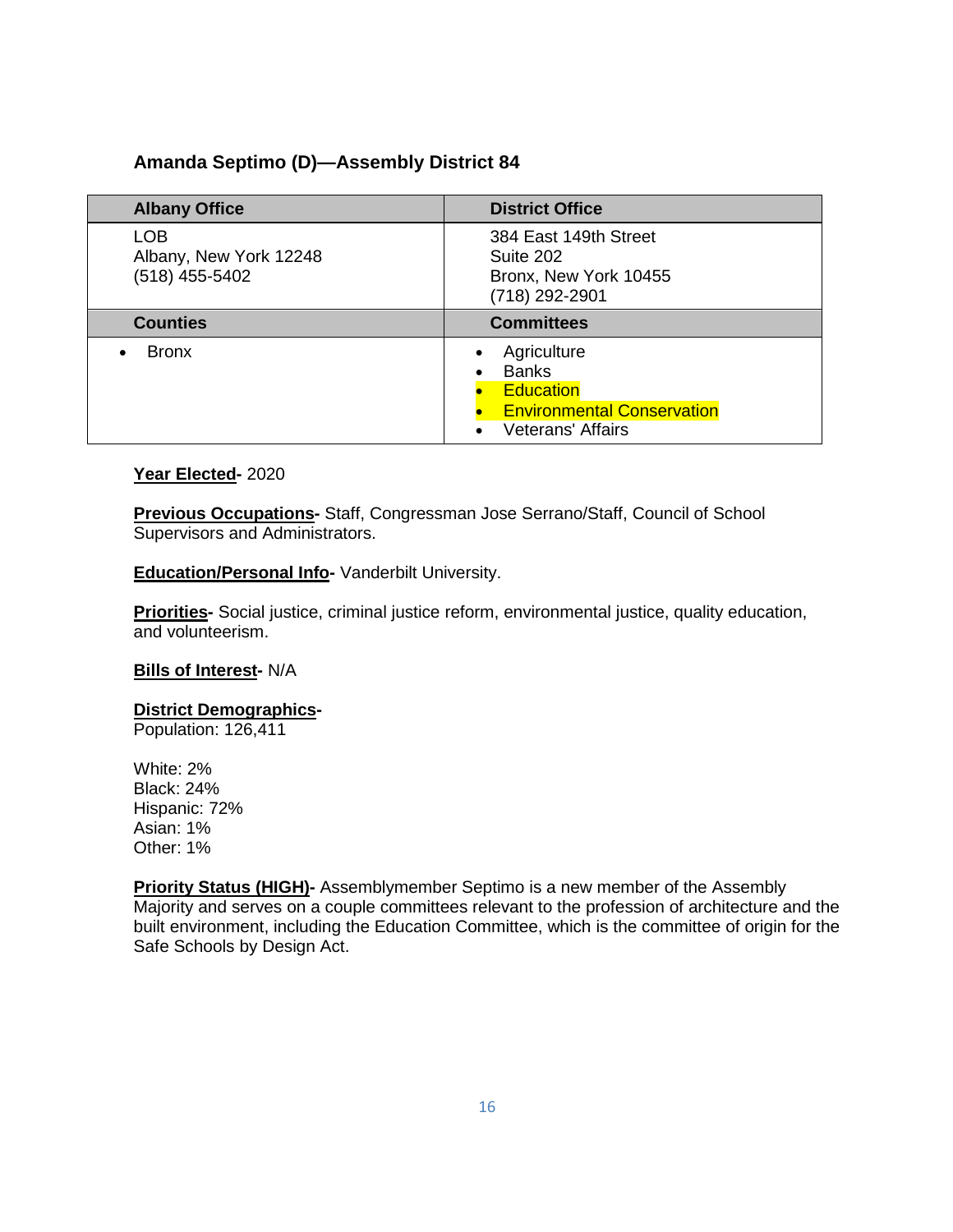## **Gustavo Rivera (D)—Senate District 33**

| <b>Albany Office</b>                                    | <b>District Office</b>                                                                                                                                                                                                            |
|---------------------------------------------------------|-----------------------------------------------------------------------------------------------------------------------------------------------------------------------------------------------------------------------------------|
| 502 Capitol<br>Albany, New York 12224<br>(518) 455-3395 | 2432 Grand Concourse<br>Suite 506<br>Bronx, New York 10458<br>(718) 933-2034                                                                                                                                                      |
| <b>Counties</b>                                         | <b>Committees</b>                                                                                                                                                                                                                 |
| <b>Bronx</b>                                            | Alcoholism and Substance Abuse<br>Crime Victims, Crime and Correction<br><b>Finance</b><br>Health -- Chair<br><b>Higher Education</b><br><b>Housing, Construction and Community</b><br><b>Development</b><br><b>Mental Health</b> |

### **Year Elected-** 2010

**Previous Occupations-** Political Organizer/Adjunct Professor, Pace University.

**Education/Personal Info-** B.A. from the University of Puerta Rico/Doctorate in Political Science CUNY.

**Priorities-** Single-payer health care, healthy communities, and increasing Latino civic engagement.

## **Bills of Interest -**

- S.1031 (Municipal Bidding Transparency & Accountability); *NO POSITION*
- S.1451 (Certificate of Need-Mandatory Health Equity Assessments); *NO POSITION*

#### **District Demographics -**

Population: 318,019

White: 5% Black: 25% Hispanic: 66% Asian: 3% Other: 1%

**Priority Status (HIGH)-** Senator Rivera serves on a few committees relevant to the profession of architecture and the built environment, including the Higher Education, which is the committee of origin for all legislation germane to the regulation of the licensed professions.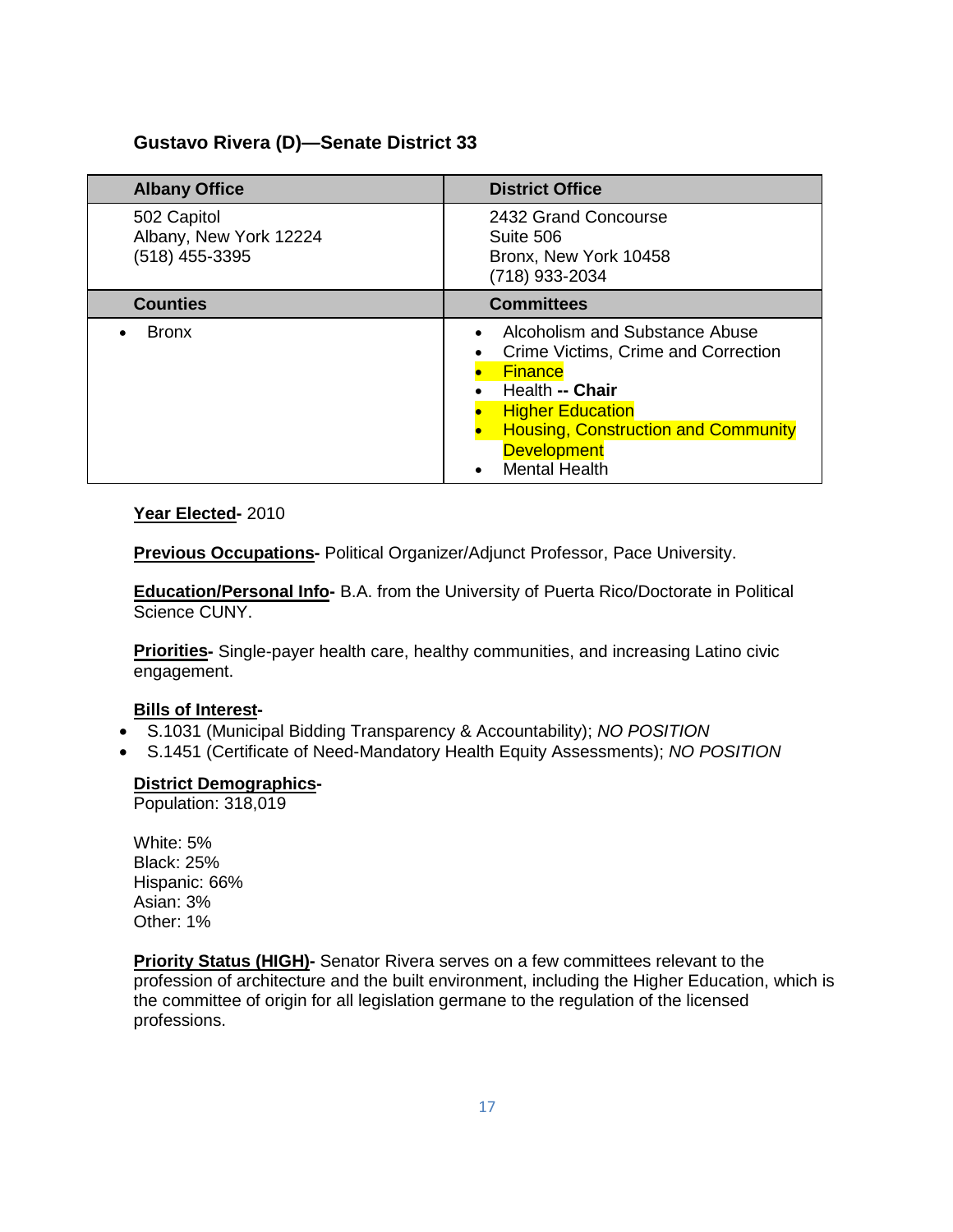# **Alessandra Biaggi (D)—Senate District 34**

| <b>Albany Office</b>                                  | <b>District Office</b>                                                                                                                                                            |
|-------------------------------------------------------|-----------------------------------------------------------------------------------------------------------------------------------------------------------------------------------|
| 905 LOB<br>Albany, New York 12247<br>$(518)$ 455-3595 | 3190 Riverdale Avenue<br>Suite 2<br>Bronx, New York 10463<br>(718) 822-2049                                                                                                       |
| <b>Counties</b>                                       | <b>Committees</b>                                                                                                                                                                 |
| <b>Bronx</b><br>Westchester                           | Agriculture<br><b>Codes</b><br>Ethics and Internal Governance -- Chair<br>Health<br><b>Investigations and Government</b><br><b>Operations</b><br><b>Judiciary</b><br><b>Rules</b> |

### **Year Elected-** 2018

**Previous Occupations-** Counsel, Governor Andrew Cuomo/Deputy National Operations Director, Hillary Clinton Presidential Campaign.

**Education/Personal Info-** B.A. from New York University/J.D. from Fordham Law School.

**Priorities-** Women's health issues, domestic violence, tenant protections, sustainability, criminal justice reform, and workers' rights.

## **Bills of Interest -**

• S.465 (Disclosure of Sexual Harassment in Public Bidding); *NO POSITION*

#### **District Demographics -**

Population: 318,021

White: 43% Black: 14% Hispanic: 35% Asian: 6% Other: 2%

**Priority Status (MEDIUM)-** Senator Biaggi sits on several committees relevant to the profession of architecture and the built environment, including the Judiciary Committee, which is the committee of origin for the Statute of Repose.